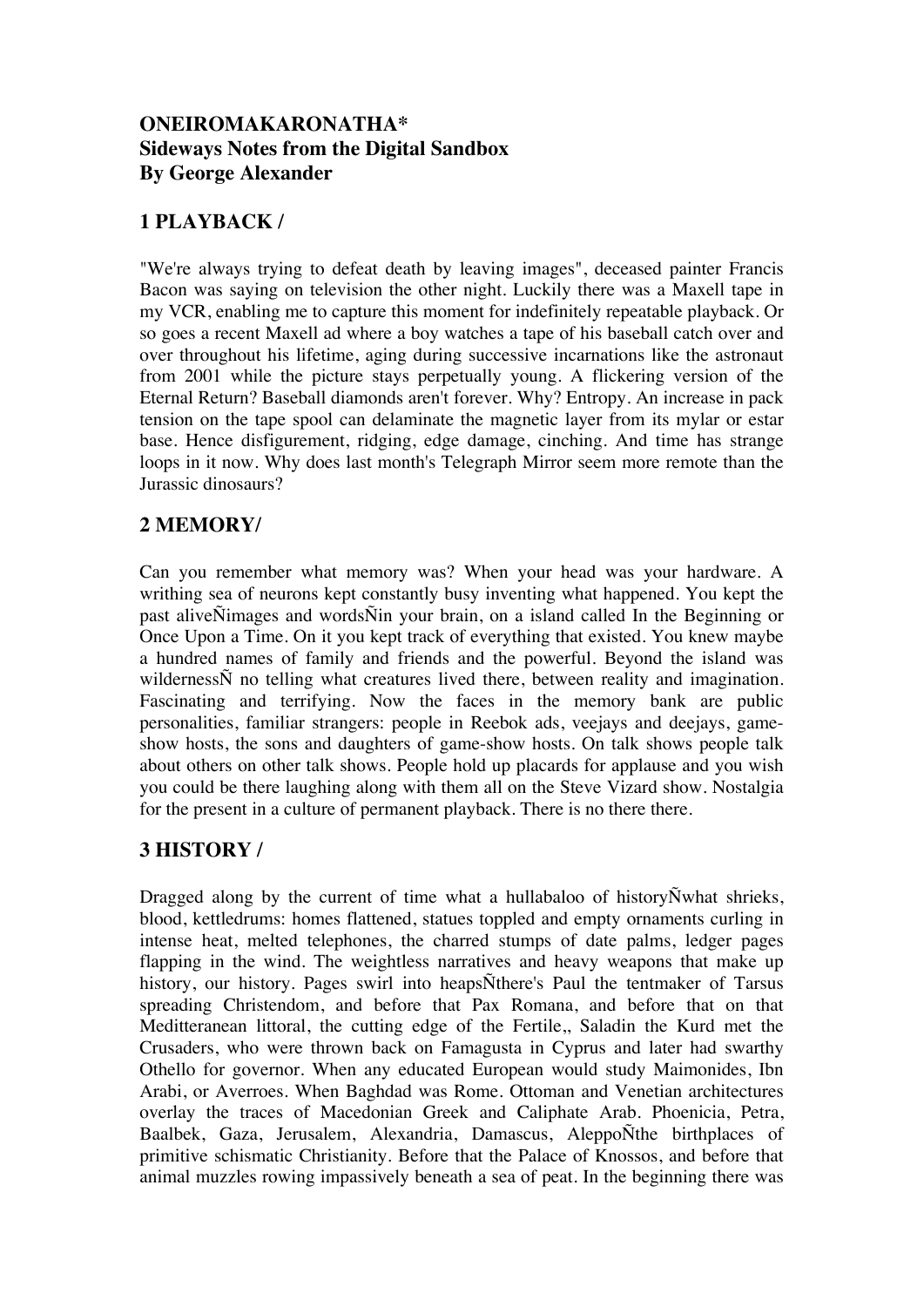no word. Two thousand million years to form lips, to give me these stubby, grubby fingers with which to write: HOMO (soi disant) SAPIENS. Then writing: stelae, cuneiform rolls, papyri, books. Then maps, diagrams, architectural blueprints, geometric formulas. CulturesÑCeltic, Greek, TantricÑ working overtime for millenia to sustain by ritual and rote a collection of data that would have fit comfortably on a couple of CD-ROM discs.

# **4. TOTAL RECALL/**

Today the tools of global integrationÑthe satellite media net, the multinational corporationÑhave created a genre of art style called technological sublime. It brings together wireheads, lit profs, psychologists, visual artists, slippery post-structuralists, SF writers, liquid architects, creative types on military payrolls, and cyberslackers. The mystic urge for total awareness and information control is as old as the Memory Theatres of Ramon Lull and Giordano Bruno. These were charts, systematised wheels of all available knowledge, celestial and terrestrial, run by mathematics. Now this urge is being actualised in InternetÑthat sprawling octopus of millions of computers swapping documents, providing data services, sharing bulletin boards; also MUDS (Multi-user dimensions) where role playing Daggers and Dungeons are as allegorical as Dante's Divine Comedy(1300), and allow users to explore a space with a specific and expandable cartography: caverns, forests, sleazy bars

## **5 FINDING YOURSELF/**

The Japanese drive cars with digital navigation screens; the Pentagon can locate you by signals bounced off satellites of the Global Positioning System. As virtual geography becomes more vivid, physical geography is becoming more virtual. The more time people spend working and playing in cyberspace, the less dependent they are on any one "real world" location for material and emotional sustenance. The coming of digital cartography accelerates this, making every neighbourhood on earth as easily navigable as one's own, and thus clearing the way for the circulation of vast technomadic populations, accustomed to living at two places at once and in none for too long. This relentless mobility spells doom for any institution whose power is grounded in a fixed physical geography, and you'd better believe the nation state's on that list. No wonder the traditional symbol of a sovereign's power has been a handheld globe. Wait for the hand-held smart-map.

## **6 AUSTRALIA/**

It's a whole bunch of cultures sitting on top of everyone else smelling each other's restaurant exhaust fans. It's Oz raw materials, cooked in a Mediterranean fashion, with spicy Asian spin: dried galangal, coconut paste, kaffir lime leaves, lemon grass. On TV they call it multiculturalism.

## **7 COMPUTER DREAMING/**

"Relax", she said, "put yourself in my hands. This is called Computer Dreaming." It happened while I was playing with the dancing green phosphors on my monitor and listening to short-wave radio: parts of the world trying to make contact with other